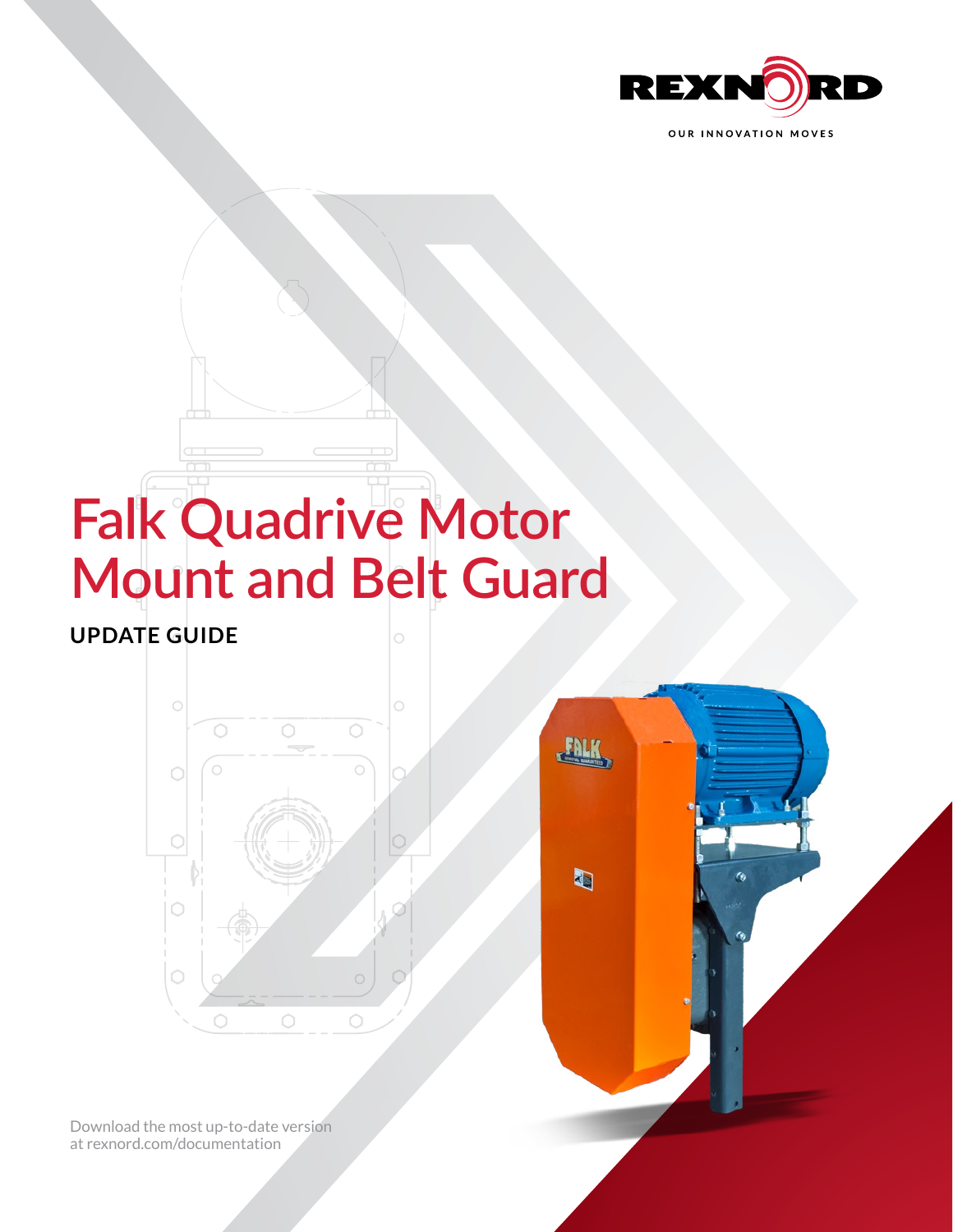# Falk Quadrive **Motor Mount Update** Guide

## **I have a new application and I need a motor mount...**

| <b>Unit</b> | <b>NEMA Frame Size</b> |         |         |         |         |         |
|-------------|------------------------|---------|---------|---------|---------|---------|
| <b>Size</b> | 56-215                 | 254-256 | 284-286 | 324-326 | 364-365 | 404-405 |
| 5107        | 7708118                |         |         |         |         |         |
| 5115        | 7708120                | 7708122 |         |         |         |         |
| 5203        | 7708124                | 7708126 | 7708126 |         |         |         |
| 5207        | 7708127                | 7708128 | 7708128 | 7708129 |         |         |
| 5215        | 7708130                | 7708131 | 7708131 | 7708132 | 7708132 |         |
| 5307        | 7708133                | 7708134 | 7708134 | 7708135 | 7708135 | 7708136 |
| 5315        | 7708133                | 7708134 | 7708134 | 7708135 | 7708135 | 7708136 |

### **I am already buying a motor mount, what is my new part number?**

| Unit        | If you were buying this |                    | now you will buy this: |                    |  |
|-------------|-------------------------|--------------------|------------------------|--------------------|--|
| <b>Size</b> | <b>Description</b>      | <b>Part Number</b> | <b>Description</b>     | <b>Part Number</b> |  |
| 5107        | MM5107J-1               | 738714             | MM5107J-1              | 7708118            |  |
| 5115        | MM5115J-1               | 738715             | MM5115J-1              | 7708120            |  |
| 5115        | MM5115J-2               | 786773             | MM5115J-2              | 7708122            |  |
| 5203        | MM5203J-1               | 738716             | MM5203J-1              | 7708124            |  |
| 5203        | MM5203J-2               | 786108             | MM5203J-2              | 7708126            |  |
| 5207        | MM5207J-1               | 738718             | MM5207J-1              | 7708127            |  |
| 5207        | MM5207J-2               | 786176             | MM5207J-2              | 7708128            |  |
| 5207        | MM5207J-2               | 786176             | MM5207J-3              | 7708129            |  |
| 5215        | MM5215J-1               | 738720             | MM5215J-1              | 7708130            |  |
| 5215        | MM5215J-2               | 786261             | MM5215J-2              | 7708131            |  |
| 5215        | MM5215J-2               | 786261             | MM5215J-3              | 7708132            |  |
| 5307        | MM5307J-1               | 738468             | MM5307J-1              | 7708133            |  |
| 5307        | MM5307J-2               | 786373             | MM5307J-2              | 7708134            |  |
| 5307        | MM5307J-2               | 786373             | MM5307J-3              | 7708135            |  |
| 5307        | MM5307J-2               | 786373             | MM5307J-4              | 7708136            |  |
| 5315        | MM5315J-1               | 738468             | MM5315J-1              | 7708133            |  |
| 5315        | MM5315J-2               | 786373             | MM5315J-2              | 7708134            |  |
| 5315        | MM5315J-2               | 786373             | MM5315J-3              | 7708135            |  |
| 5315        | MM5315J-2               | 786373             | MM5315J-4              | 7708136            |  |

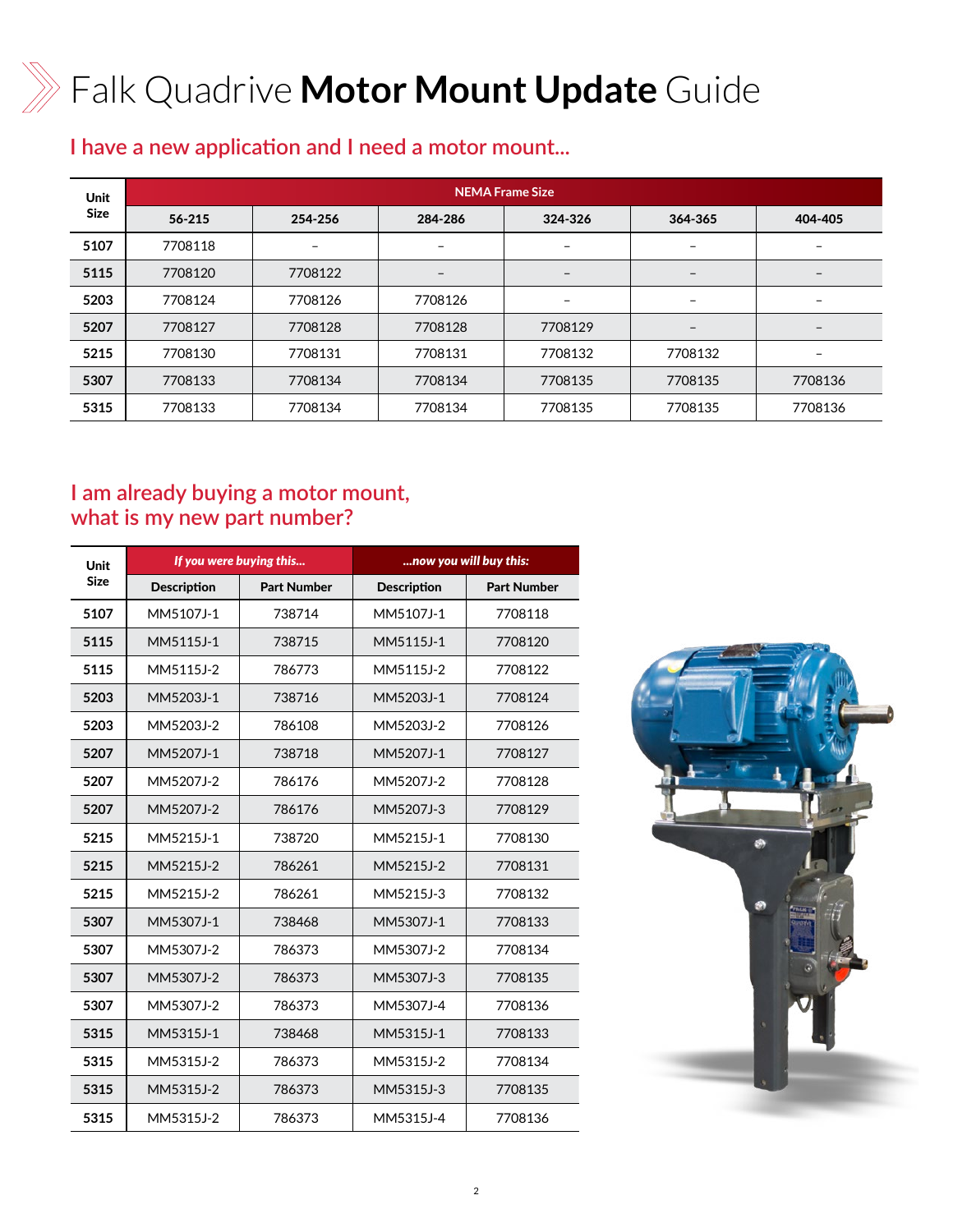# Falk Quadrive **Belt Guard Selection** Guide

### **I have a new application and need a belt guard...**

#### **Selecting a Belt Guard Normally**

- 1. Determine the unit to be used
- 2. Determine the mounting height (CSML)
- 3. Determine the NEMA motor frame size
- 4. Determine the maximum sheave diameter (<11" or <17")

| 5107       |        |                 |                |  |  |  |
|------------|--------|-----------------|----------------|--|--|--|
| Height     | Motor  | Sheave $< 11$ " | Sheave $< 17"$ |  |  |  |
|            | 56-215 | 28              |                |  |  |  |
| <b>SMI</b> | 56-215 | 36N             | 36W            |  |  |  |

| 5115   |         |                 |                |  |  |
|--------|---------|-----------------|----------------|--|--|
| Height | Motor   | Sheave $< 11$ " | Sheave $< 17"$ |  |  |
|        | 56-184  | 28              |                |  |  |
| C      | 213-256 | 36N             | 36W            |  |  |
| S      | 56-256  | 36N             | 36W            |  |  |
| M      | 56-215  | 36N             | 42W            |  |  |
| M      | 254-256 | 42N             | 42W            |  |  |
|        | 56-215  | 42N             | 42W            |  |  |
|        | 254-256 | 48N             | 48W            |  |  |

| 5203   |         |                 |                |  |  |
|--------|---------|-----------------|----------------|--|--|
| Height | Motor   | Sheave $< 11$ " | Sheave $< 17"$ |  |  |
| C      | 56-184  | 28              |                |  |  |
| C      | 213-286 | 36N             | 36W            |  |  |
| S      | 56-215  | 36N             | 36W            |  |  |
| S      | 254-256 | 36N             | 42W            |  |  |
| S      | 284-286 | 42N             | 42W            |  |  |
| M      | 56-145  | 36N             | 42W            |  |  |
| M      | 182-286 | 42N             | 42W            |  |  |
|        | 56-145  | 42N             | 42W            |  |  |
|        | 182-215 | 42N             | 48W            |  |  |
|        | 254-286 | 48N             | 48W            |  |  |

|        | 5207    |                 |                |  |  |
|--------|---------|-----------------|----------------|--|--|
| Height | Motor   | Sheave $< 11$ " | Sheave $< 17"$ |  |  |
| S      | 56-184  | 36N             | 36W            |  |  |
| S      | 213-256 | 36N             | 42W            |  |  |
| S      | 284-326 | 42N             | 42W            |  |  |
| М      | 56-145  | 36N             | 42W            |  |  |
| М      | 182-256 | 42N             | 42W            |  |  |
| M      | 284-326 | 42N             | 48W            |  |  |
|        | 56-184  | 42N             | 48W            |  |  |
|        | 213-326 | 48N             | 48W            |  |  |

| 5215   |         |                 |                |  |  |
|--------|---------|-----------------|----------------|--|--|
| Height | Motor   | Sheave $< 11$ " | Sheave $< 17"$ |  |  |
| S      | 56-215  | 36N             | 42W            |  |  |
| S      | 254-326 | 42N             | 42W            |  |  |
| S      | 364-365 | 42N             | 48W            |  |  |
| M      | 56-145  | 42N             | 42W            |  |  |
| М      | 182-215 | 42N             | 48W            |  |  |
| M      | 254-365 | 48N             | 48W            |  |  |
|        | 56-215  | 48N             | 48W            |  |  |
|        | 254-256 | 48N             | 54             |  |  |
|        | 284-365 |                 | 54             |  |  |

| 5307 or 5315 |              |                 |                |  |  |
|--------------|--------------|-----------------|----------------|--|--|
| Height       | <b>Motor</b> | Sheave $< 11$ " | Sheave $< 17"$ |  |  |
| S            | 56-215       |                 | 42W            |  |  |
| S            | 254-286      |                 | 48W            |  |  |
| S            | 324-405      | 48N             | 48W            |  |  |
| М            | 56-145       |                 | 48W            |  |  |
| М            | 182-286      | 48N             | 48W            |  |  |
| M            | 324-405      | 48N             | 54             |  |  |
|              | 56-215       | 48N             | 54             |  |  |
|              | 254-405      |                 | 54             |  |  |

#### **Unit Height:**

See document **371-110** [Falk Quadrive Shaft-Mounted Drives](https://www.rexnord.com/contentitems/techlibrary/documents/371-110_catalog)  [Catalog](https://www.rexnord.com/contentitems/techlibrary/documents/371-110_catalog) for maximum and minimum shaft center dimensions for each mounting height and unit size.